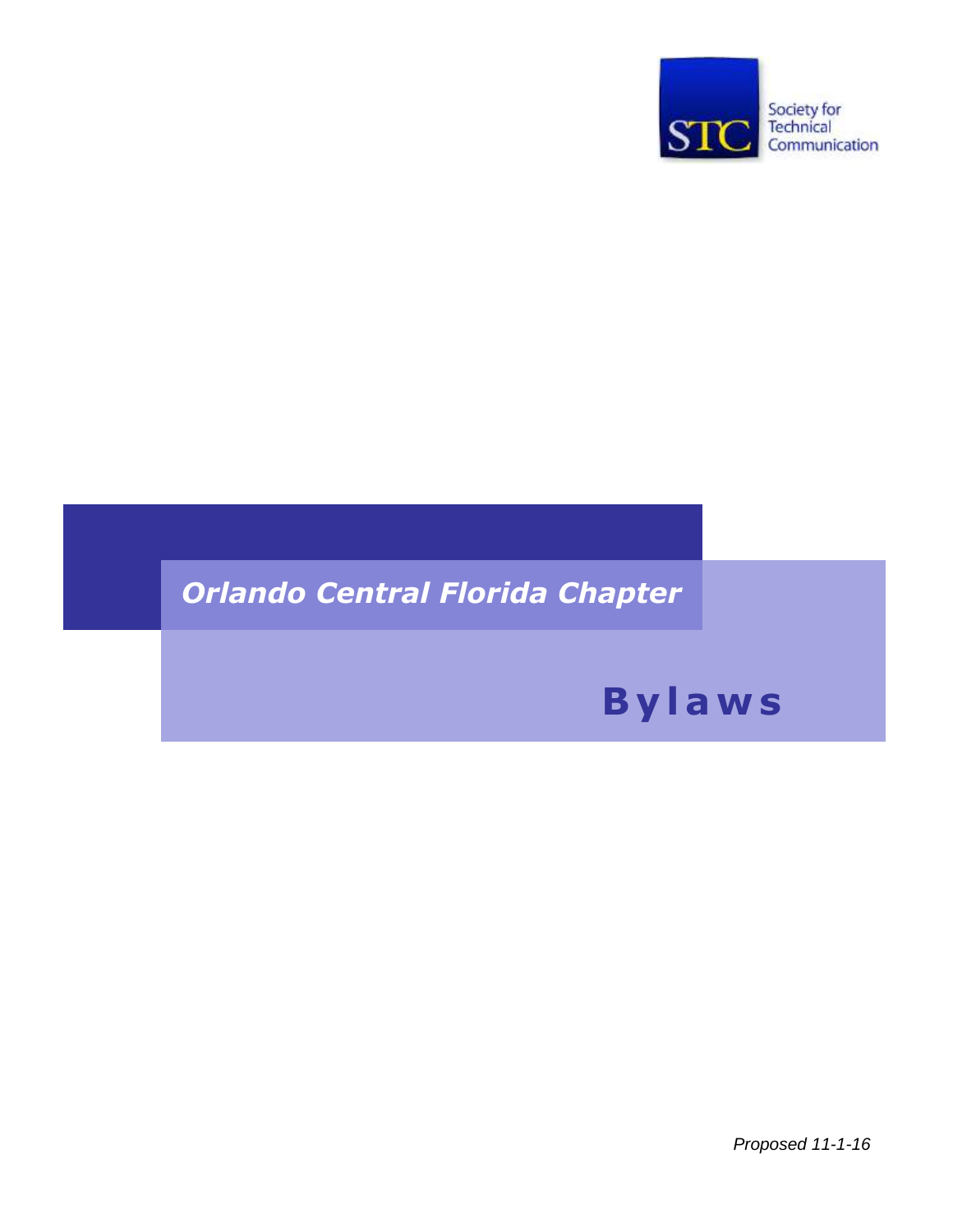# **Table of Contents**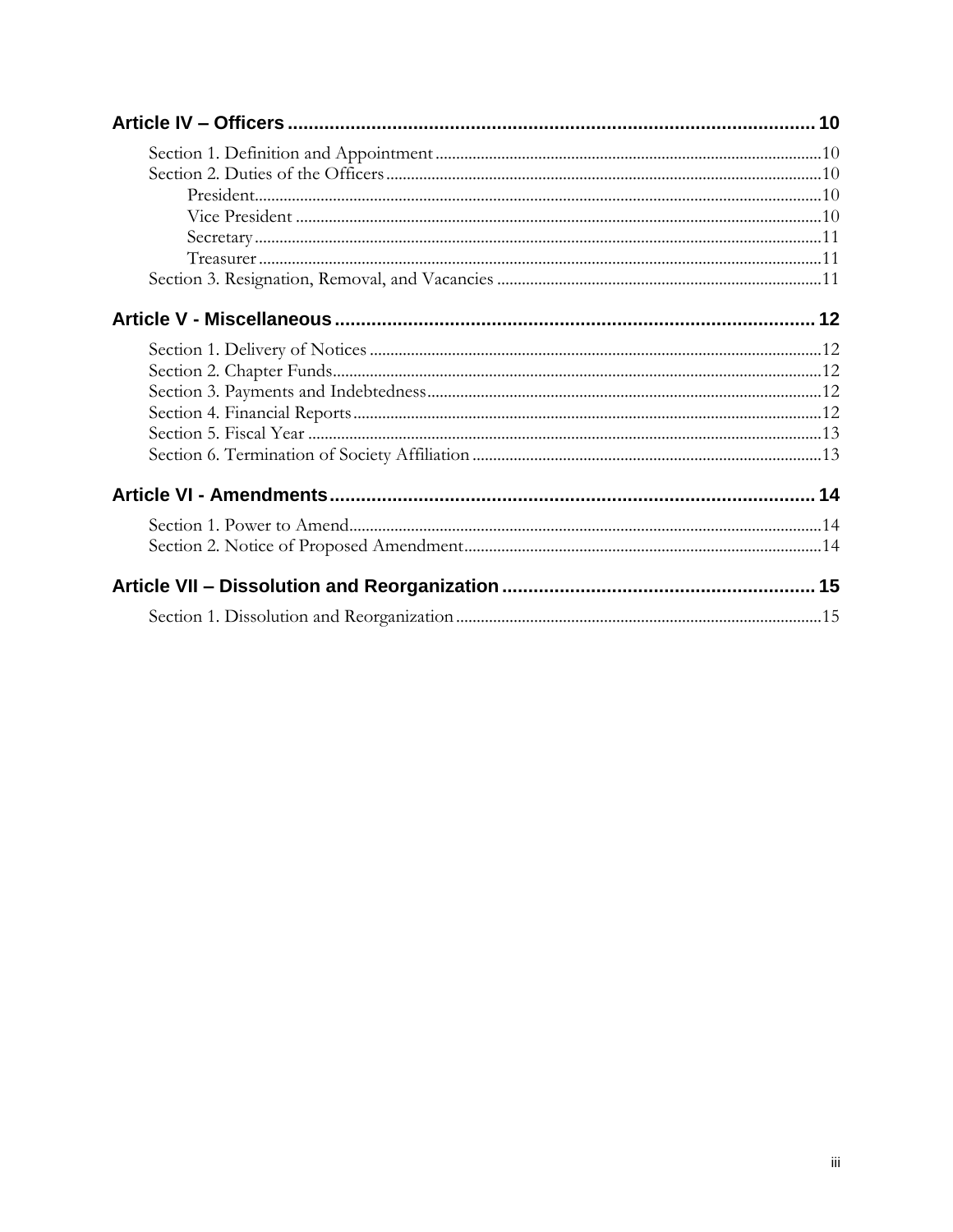# Orlando Central Florida Chapter of the Society for Technical Communication

# **B y l a w s**

# <span id="page-3-1"></span><span id="page-3-0"></span>**Article I – Mission**

#### **Section 1. Mission**

The mission of the Orlando Central Florida Chapter of the Society for Technical Communication (the "Chapter") will be the same mission as the Society for Technical Communication, Inc. (the "Society"). The Society is a New York nonprofit corporation recognized as a charitable organization under Section 501(c)(3) of the United States Internal Revenue Code of 1986, as amended.

#### <span id="page-3-2"></span>**Section 2. Constraints**

The Chapter shall be organized and operated exclusively for charitable, scientific, and educational purposes consistent with its mission. It may pay compensation only for personal services that are reasonable and necessary to carry out the mission.

The Chapter:

- Must not be operated for the benefit of any director, officer, member, or individual.
- Must not attempt to influence legislation.
- Must not participate, intervene, publish, or distribute any statement in any political campaign supporting or opposing any candidate for public office at the federal, state, or local level.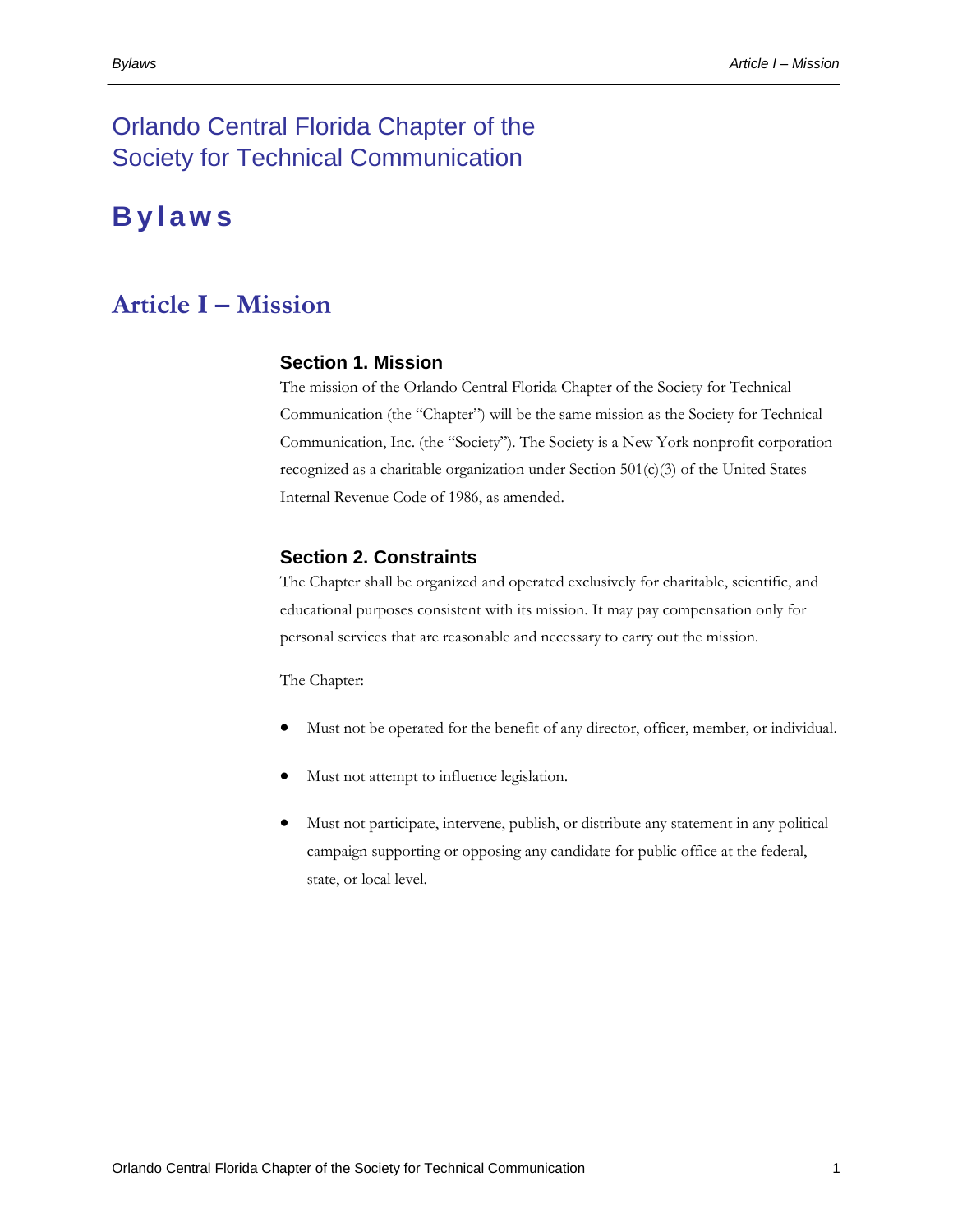# <span id="page-4-1"></span><span id="page-4-0"></span>**Article II – Members**

### **Section 1. General**

All Chapter members must also be members of the Society.

For the purpose of these bylaws, the term "member in good standing" means a member who has complied with all the conditions required for the member's class of membership, including paying dues and assessments.

The classes of individual membership in the Chapter follow the classes of membership set by the Society.

#### <span id="page-4-2"></span>**Section 2. Qualifications for Membership**

To be eligible for any class of Chapter membership, an applicant must fulfill all eligibility requirements for the applicable class of Society membership.

## <span id="page-4-3"></span>**Section 3. Rights and Privileges of Classes of Membership**

#### <span id="page-4-4"></span>*Voting Rights*

Each Chapter member is entitled to one vote on each matter submitted to the Chapter membership for a vote.

#### <span id="page-4-5"></span>*Committee, Directorships, and Officer Positions*

Unless restricted by these bylaws or by a resolution of the Administrative Council, members may serve in the following positions:

- Any member may serve on a Chapter committee as appointed by the Chapter president.
- Student members may not serve as directors or officers.

#### <span id="page-4-6"></span>**Section 4. Obligations of Membership**

By accepting Chapter membership, each member agrees to abide by the Chapter's governing documents as presented in the Chapter's Policies & Procedures Manual, work toward achieving its purposes, and act according to its precepts. Members who fail to undertake these obligations may have their membership revoked by the Society or the Chapter.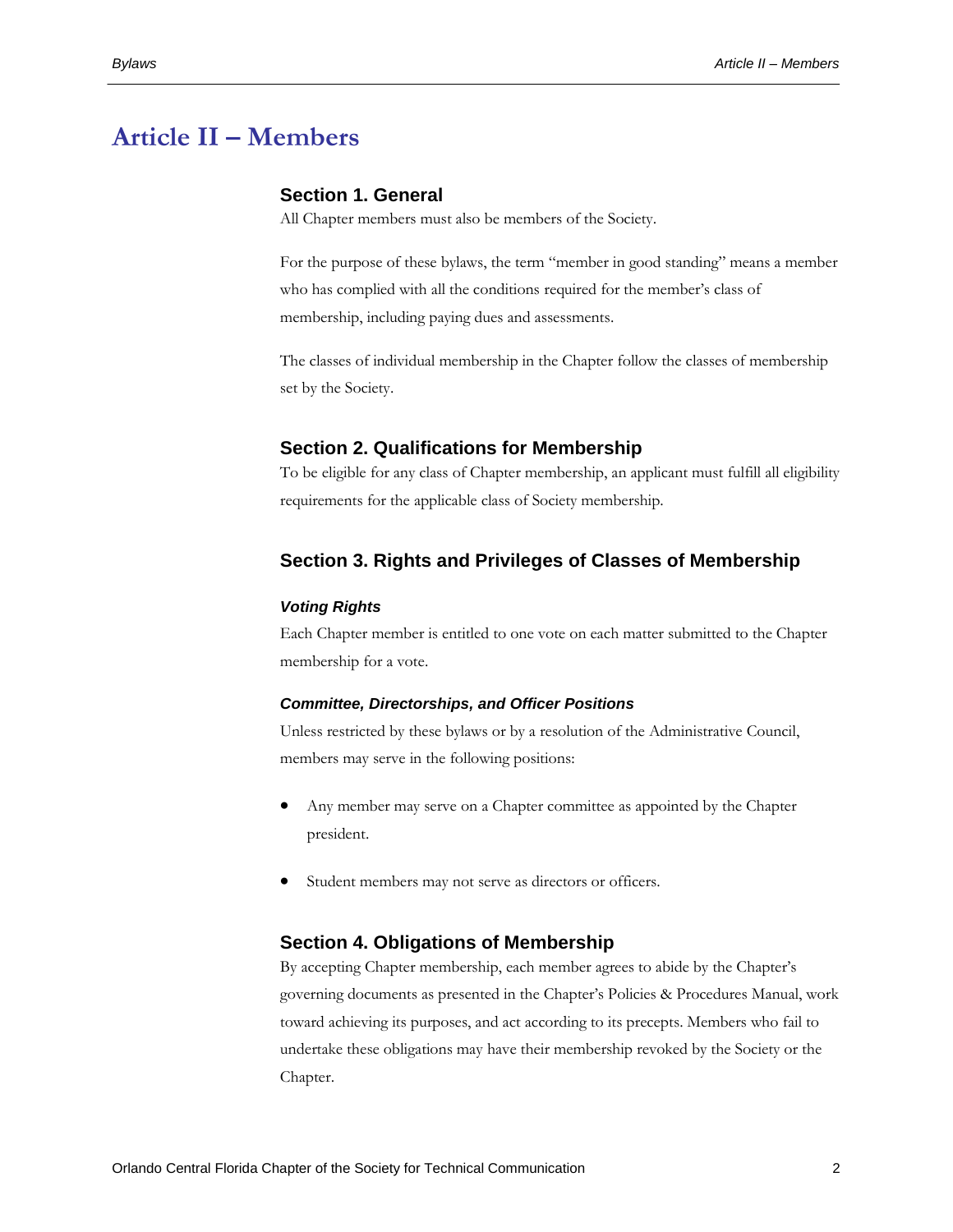### <span id="page-5-0"></span>**Section 5. Admission to Membership**

To apply for membership in the Chapter, an applicant will use the Society's official application and designate the Chapter on the application, paying dues appropriate for the category of membership. The applicant's membership will become effective after the Society's staff approves the application.

# <span id="page-5-1"></span>**Section 6. Termination of Chapter Membership**

Chapter membership may be terminated by:

- Resignation,
- Nonpayment of Society/Chapter dues, as specified in these bylaws, or
- Expulsion by either the Society or the Chapter.

#### <span id="page-5-2"></span>*Expulsion by Society*

A member may be expelled for cause from the Society if two-thirds of the entire Board of Directors of the Society vote to expel the member after a hearing before the directors.

#### <span id="page-5-3"></span>*Expulsion by Chapter*

Likewise, a member may be expelled for cause from the Chapter if two-thirds of the entire Administrative Council vote to expel the member after a hearing before the council.

A member expelled by the Chapter's Administrative Council may appeal the council's decision to the Society's Board of Directors. The decision of the Board of Directors is final.

#### <span id="page-5-4"></span>*Forfeiture of Dues and Fees*

A member who has been expelled will forfeit all dues and fees already paid.

### <span id="page-5-5"></span>**Section 7. Reinstatement**

A member who resigns or whose membership lapses for nonpayment of Society/Chapter dues may apply for reinstatement by submitting a year's dues and any required reinstatement fee to the Society.

An expelled member may be reinstated only with the approval of the Society's Board of Directors.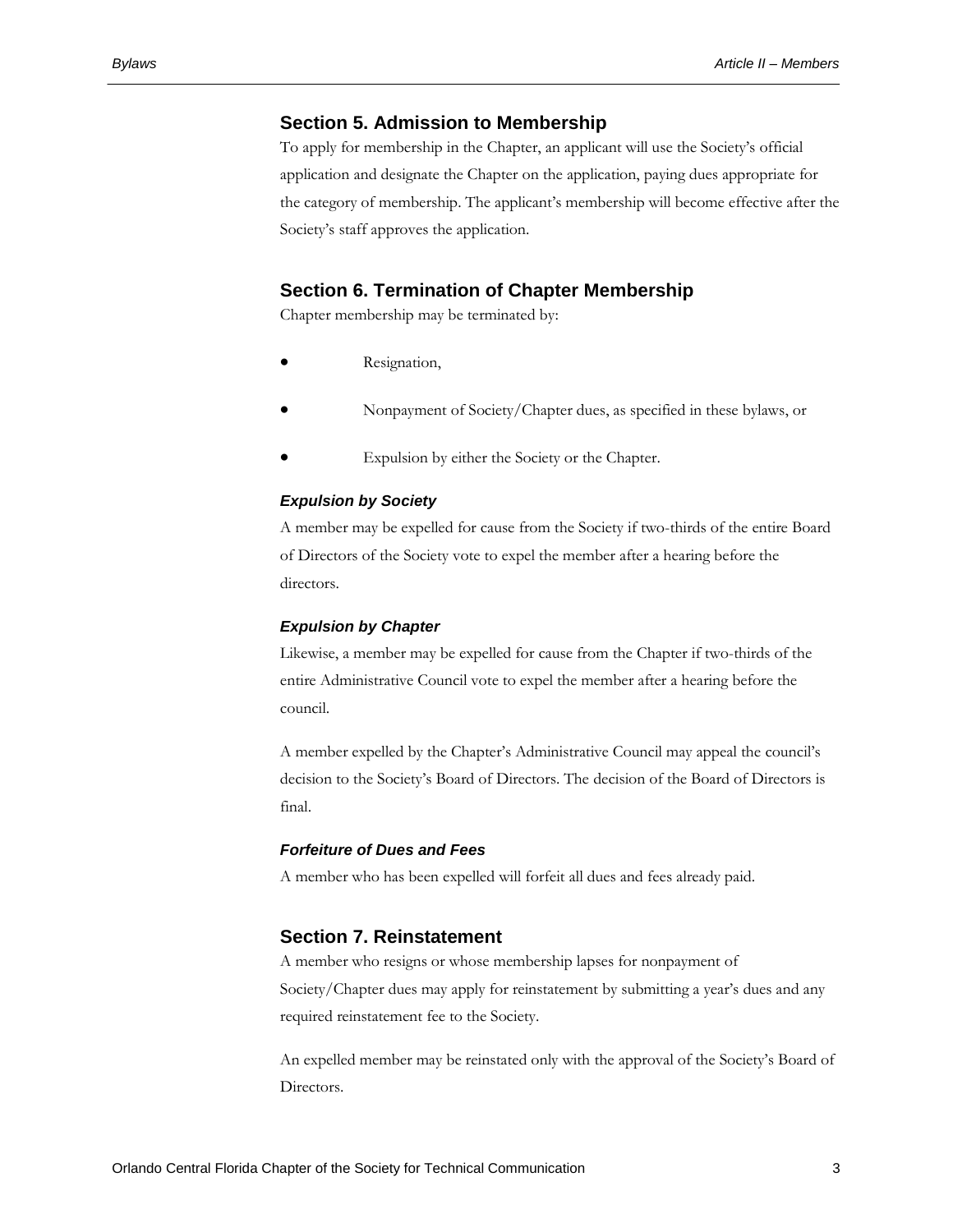#### <span id="page-6-0"></span>**Section 8. Transfer of Membership**

Membership may not be transferred or assigned to another person, except with the prior approval of the Society.

#### <span id="page-6-1"></span>**Section 9. Dues**

The Society is responsible for setting and publishing the rates for dues for each class of membership and for enrollment and reinstatement fees.

Renewing members who have not paid their dues by the deadline on the renewal notice may be automatically terminated. New members must submit their dues to the Society with their membership application. If the Society refuses the application, it will return the dues; in all other cases, dues are nonrefundable.

#### <span id="page-6-2"></span>**Section 10. Annual Business Meetings**

Annual business meetings of the voting members of the Chapter will be held at the time and place set in advance by the Administrative Council. These meetings will be held to:

- Elect directors, and
- Transact any other business that may properly come before the voting members.

At least 30 days but no more than 60 days before the date of the annual business meeting, written notice of the meeting will be given to each voting member by:

- Electronic notice (email, discussion list notice, social media),
- Post on the Chapter's website, or
- Any combination of the above.

The notice will set the time and place of the meeting. If the Administrative Council determines it is appropriate to state the purpose or purposes of the meeting in the notice, the notice will also contain this information.

An executed waiver of notice may also set the time and place of any annual business meeting of the voting members.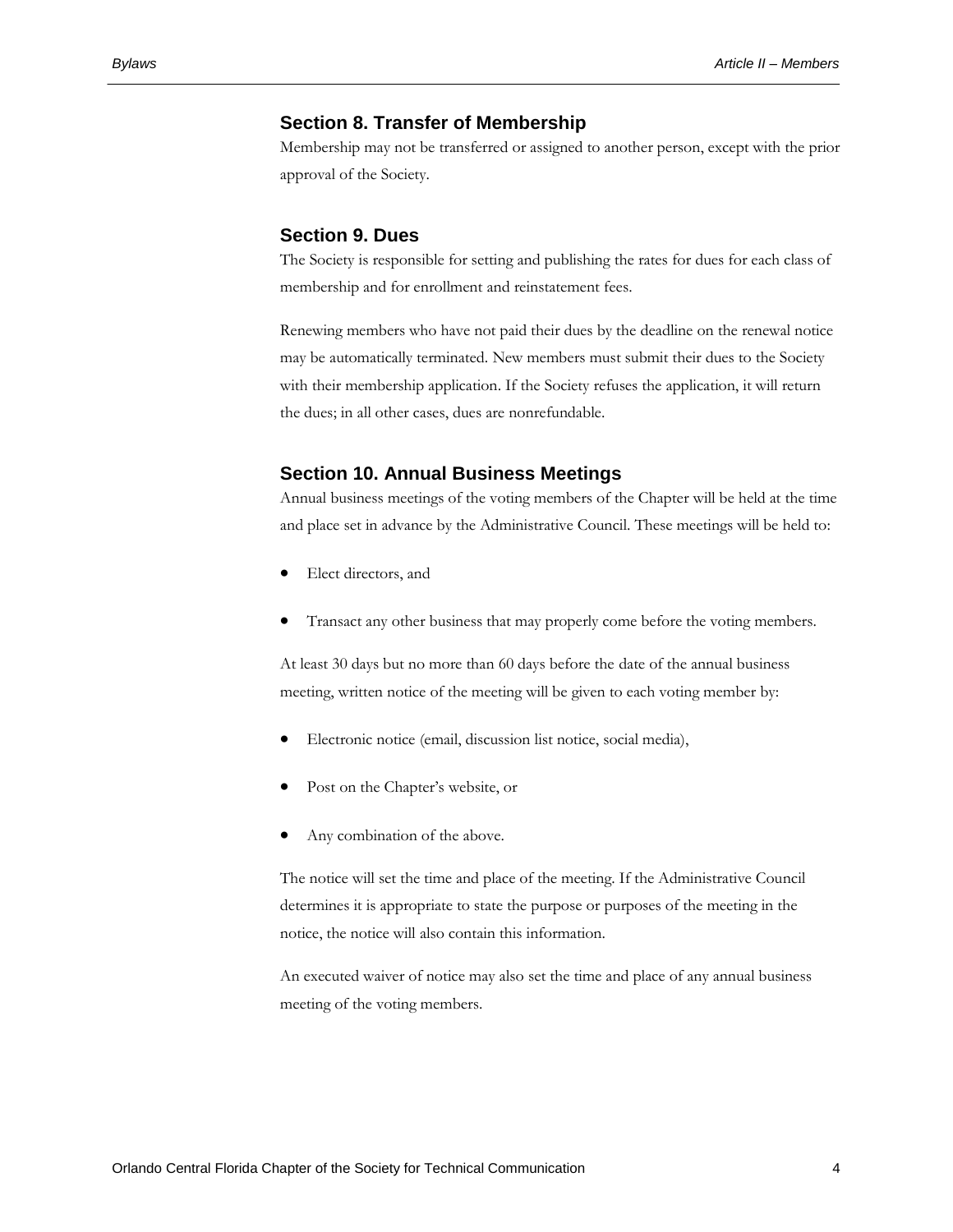### **Section 11. Special Meetings**

<span id="page-7-0"></span>Special meetings of the voting members may be called by:

- A majority of the Administrative Council,
- The President of the Chapter, or
- A written request submitted to the Administrative Council by ten percent or more of the voting members.

If any of the events listed above occurs, the President or Secretary of the Chapter will call the special meeting.

At least 30 days but no more than 60 days before the date of the special meeting, written notice will be given to each voting member using one of the delivery modes listed in Article II (Members), Section 10 (Annual Business Meetings) of these bylaws.

The notice will set the time and place of the meeting. If the person or persons by whom or at whose request the meeting is being called determines it is appropriate to state the purpose or purposes of the meeting in the notice, the notice will also contain this information.

An executed waiver of notice may also set the time and place of any special business meeting of the voting members.

# <span id="page-7-2"></span><span id="page-7-1"></span>**Section 12. Quorum, Voting, and Proxies** *Quorum*

At all meetings of the voting members, a quorum for transacting business at the meeting will be the lesser of either:

- Ten percent of all the voting members, or
- One hundred voting members.

If a quorum is not present at a meeting of the voting members, the voting members at the meeting may adjourn the meeting until a quorum is present. The only notice these members must make is to announce the adjournment at the meeting.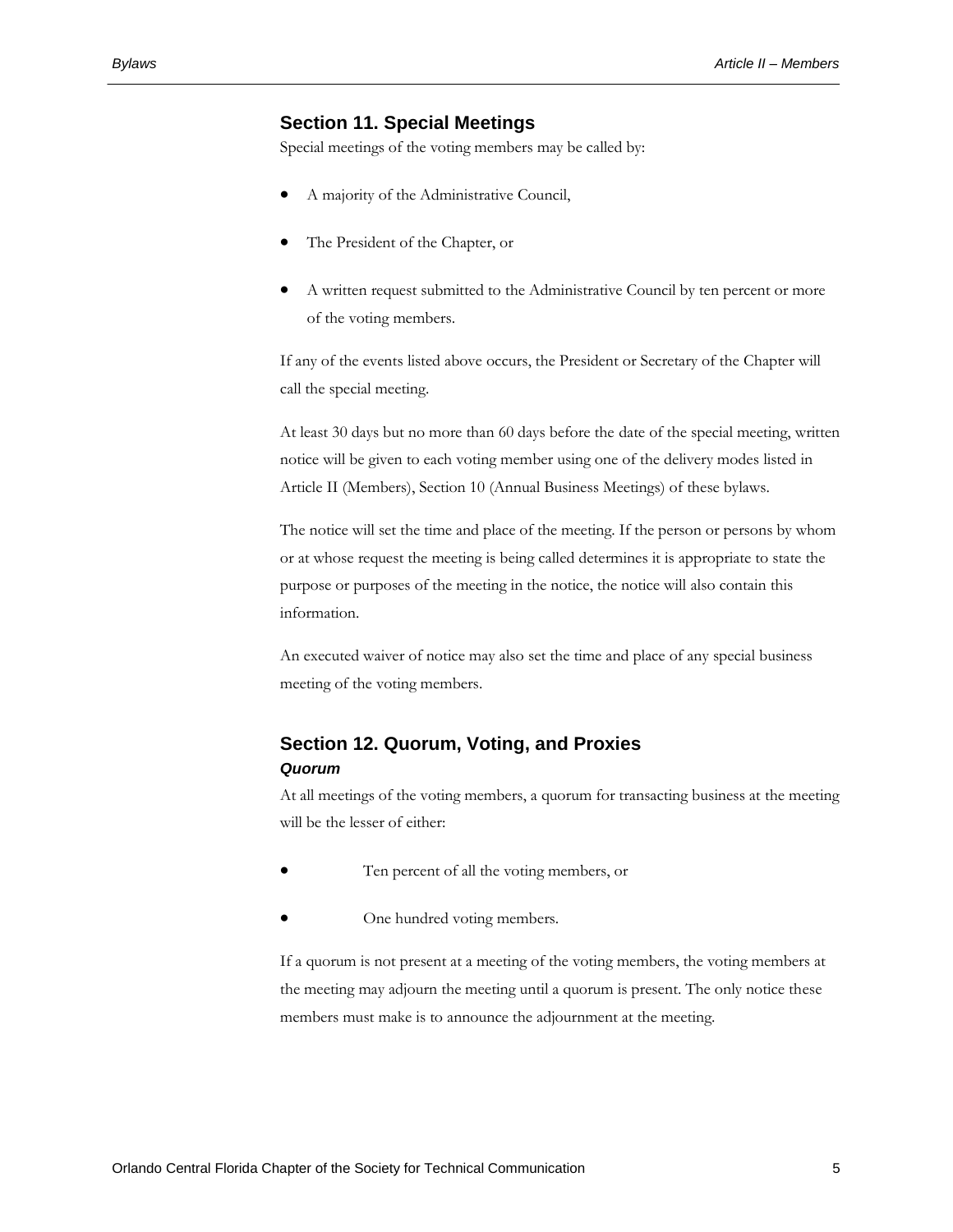#### <span id="page-8-0"></span>*Voting*

Each voting member will have one vote. A vote of the majority of the voting members, represented in person or by proxy at any meeting at which a quorum is present, shall be the act of the voting members, unless otherwise stated in these bylaws.

#### <span id="page-8-1"></span>*Proxies*

A voting member may use a proxy, executed in writing or electronically, to vote on any matter. The proxy will be valid for no more than 11 months from the date of its execution, unless otherwise noted in the proxy. A proxy can be revoked by the voting member who executed it.

# <span id="page-8-3"></span><span id="page-8-2"></span>**Section 13. Presiding Officer and Secretary** *Presiding Officer*

The President of the Chapter will preside at all meetings of the voting members. If the President is absent, the Vice President will preside over the meeting. Should both the President and the Vice President be absent from a meeting of the voting members, the voting members present will appoint a presiding officer for the meeting.

#### <span id="page-8-4"></span>*Secretary*

If the Secretary is absent from a meeting as well as the person designated by the Administrative Council to act as substitute secretary at that meeting, the voting members present will appoint a secretary for the meeting.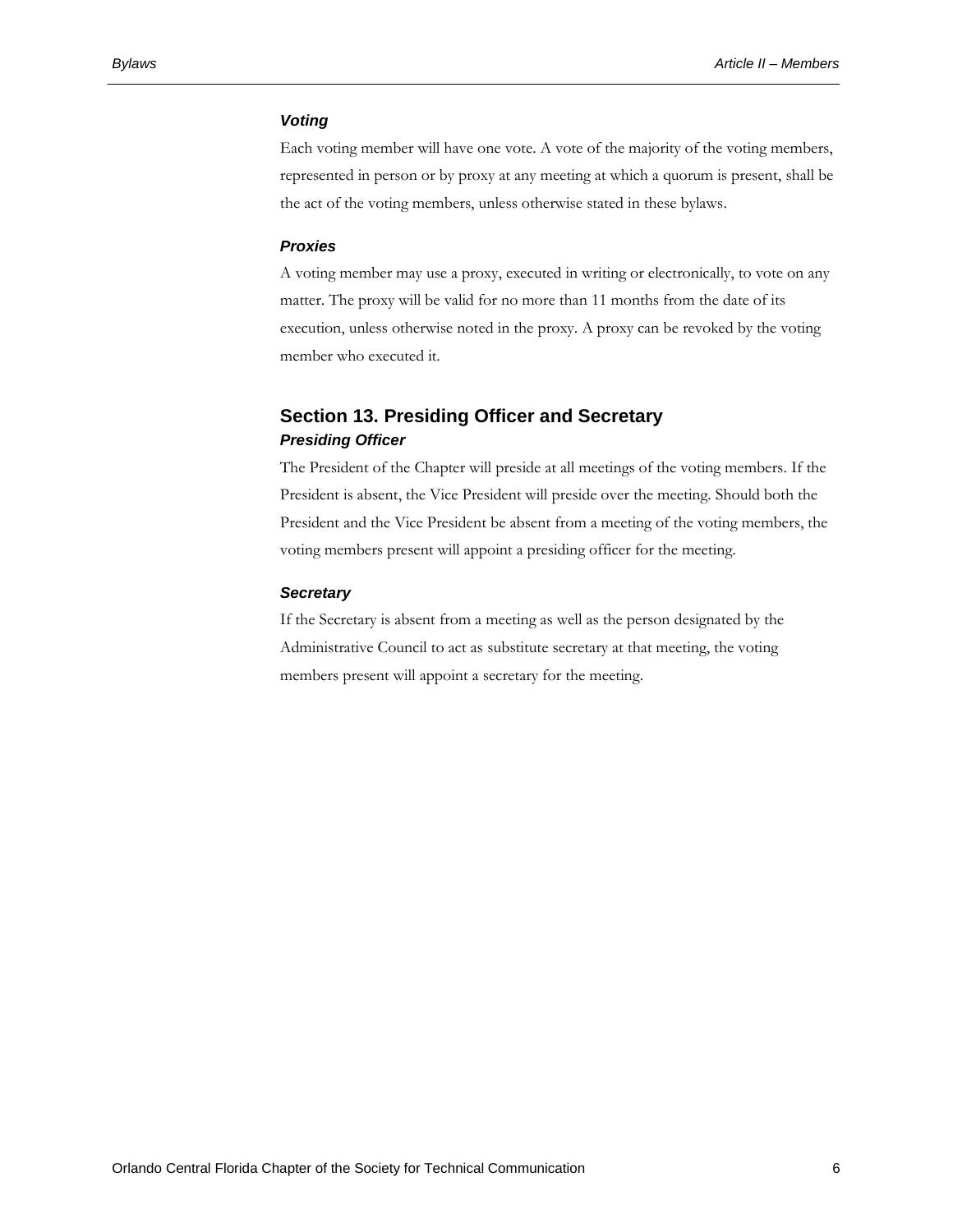# <span id="page-9-2"></span><span id="page-9-1"></span><span id="page-9-0"></span>**Article III – Administrative Requirements**

#### **Section 1. Powers and Duties**

The Administrative Council of the Chapter will manage and direct the business and affairs of the Chapter.

#### **Section 2. Types of Directors, Election, and Appointment**

The directors of the Administrative Council will consist of the officers defined in Article IV plus any additional directors as defined in Article IV. The voting members of the Chapter will elect these officers and additional directors as described in Article II (Members) of these bylaws. Officers and additional directors will serve until their successors are elected or appointed.

#### <span id="page-9-3"></span>**Section 3. Resignation and Removal**

A director may resign at any time by giving written notice to the Chapter. The voting members may remove any director for cause through a special removal vote if twothirds of the voting members cast a vote to approve the removal.

#### <span id="page-9-4"></span>**Section 4. Vacancies**

If a director ceases to serve for any reason, including death, resignation, disqualification, or removal for cause or without cause, the remaining directors will fill the vacancy created by the vacating director.

A director appointed to fill a vacancy will hold office for the unexpired term of the director's predecessor and until:

- The director's successor is selected or appointed, or
- The director is displaced from office by resignation, removal, or otherwise.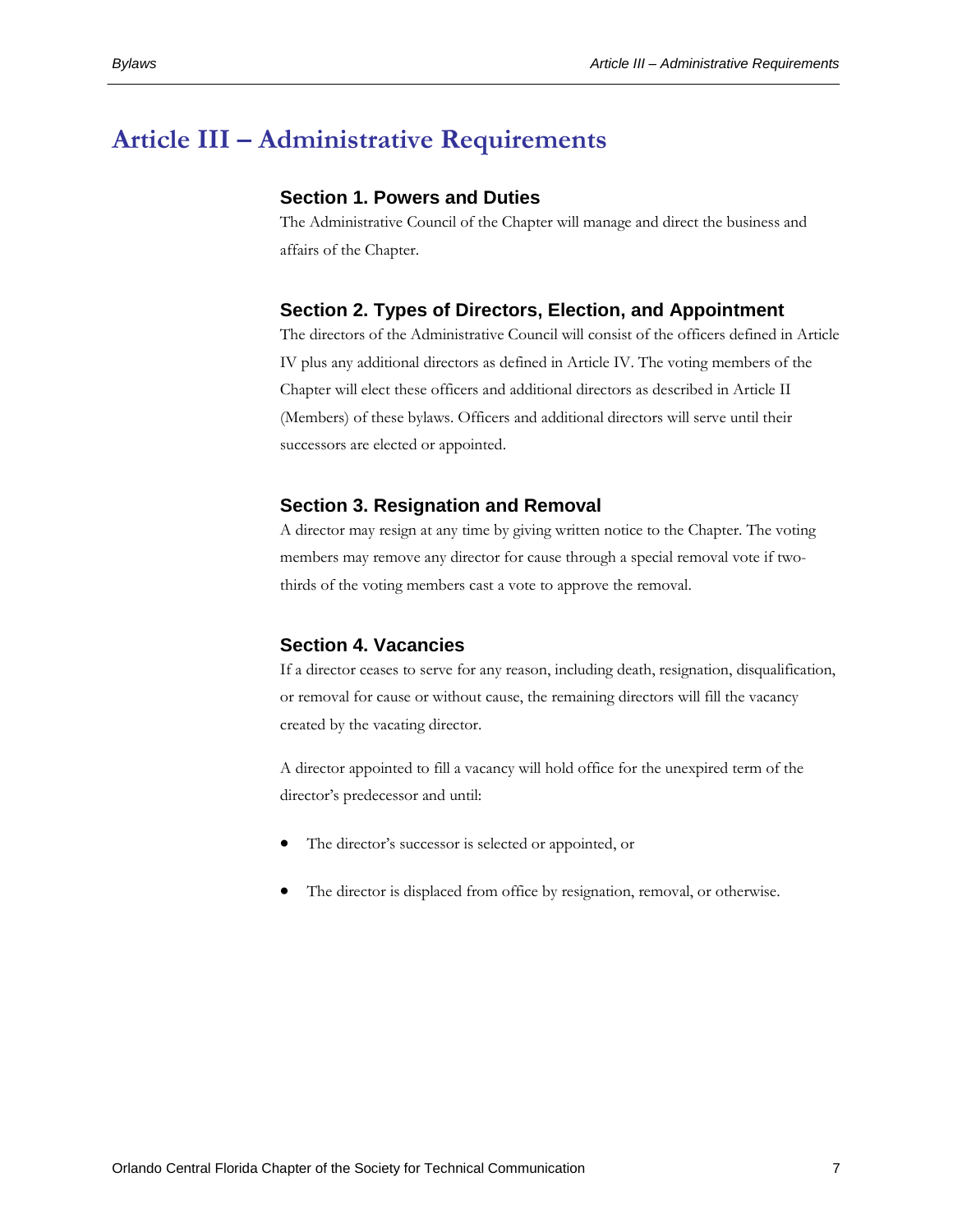### <span id="page-10-0"></span>**Section 5. Time and Place**

Meetings of the Administrative Council may be held at a time and place determined in accordance with these bylaws.

#### <span id="page-10-1"></span>**Section 6. Regular Meetings**

Regular meetings of the Administrative Council will be held, with or without notice, at the time and place fixed in advanced by a resolution of the Administrative Council.

### <span id="page-10-2"></span>**Section 7. Special Meetings**

Special meetings of the Administrative Council:

- May be called by the President of the Chapter, or
- Will be called by the President at the written request of any two or more directors.

At least one day before the date set for the special meeting of the Administrative Council, written notice will be given to each director using one of the delivery modes listed in Article II (Members), Section 10 (Annual Business Meetings) of these bylaws. The notice shall fix the time and place of the meeting. If the person or persons by whom or at whose request the meeting is being called determine it is appropriate to state the purpose or purposes of the meeting in the notice, the notice will also contain this information.

An executed waiver of notice may also fix the time and place of any special meeting of the Administrative Council.

#### <span id="page-10-3"></span>**Section 8. Quorum and Voting**

At any meeting of the Administrative Council, a majority of the entire Administrative Council shall constitute a quorum for transacting business. The vote of a majority of the directors present at any meeting at which a quorum is present shall be the act of the Administrative Council, unless otherwise provided by statute or these bylaws.

If a quorum is not present at a meeting of the Administrative Council, the directors at the meeting may adjourn the meeting until a quorum is present. The only notice those directors must make is to announce the adjournment at the meeting.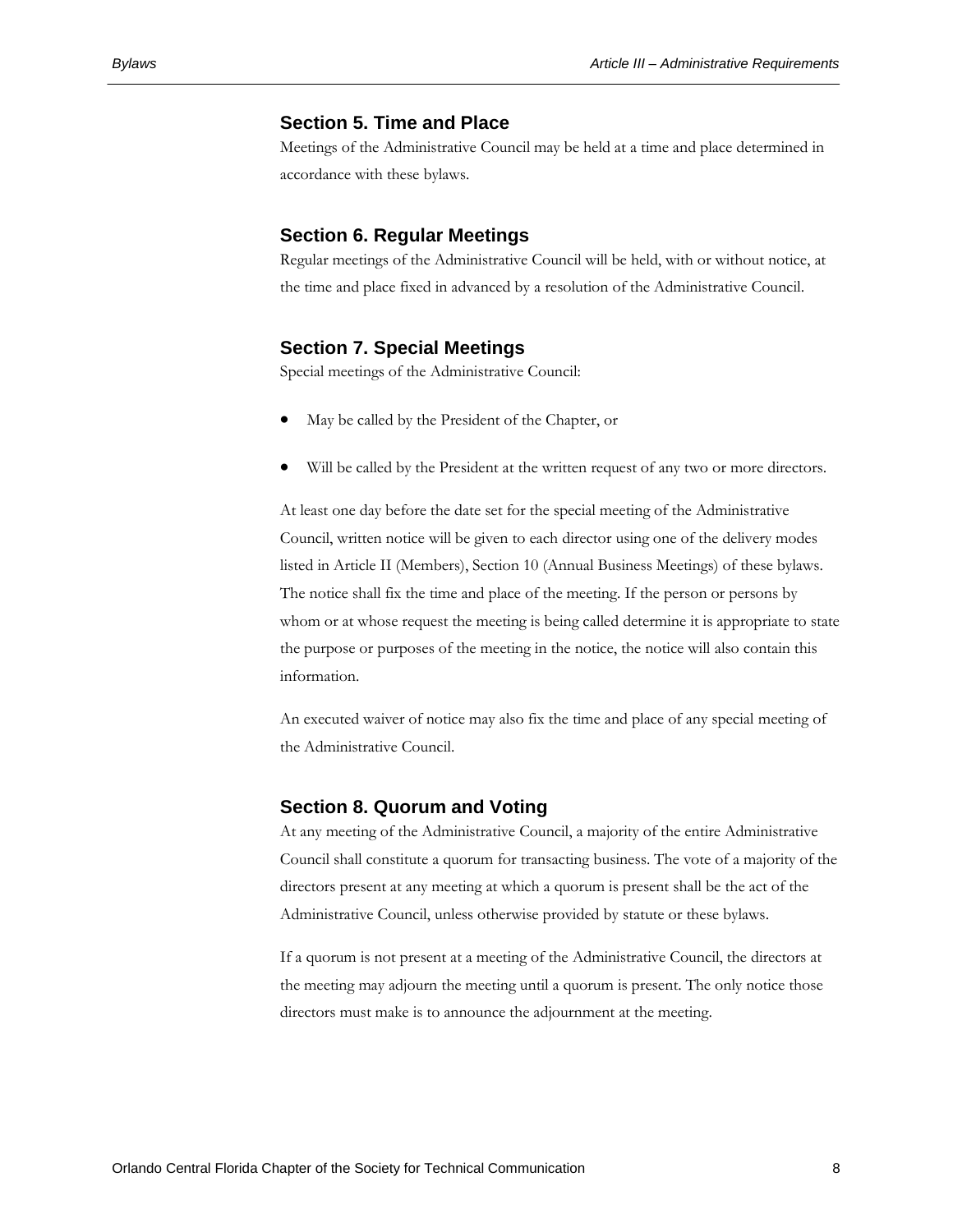#### <span id="page-11-0"></span>**Section 9. Alternate Modes of Meeting Participation**

Any of the directors may participate in an Administrative Council meeting by using

- a telephone with conference call capabilities or
- another communication mode (such as web-conference technology) that allows all persons participating in the meeting to hear each other at the same time.

Participating in this manner will constitute presence in person at a meeting.

#### <span id="page-11-1"></span>**Section 10. Action by Unanimous Written Consent**

Any action required or permitted to be taken by the Administrative Council may be taken without a meeting, provided all the directors consent to the action in writing by electronic mail.

If a unanimous agreement cannot be reached on an issue, it should be brought up at a face-to-face meeting or by an acceptable communication mode as listed in Article III (Administrative Requirements), Section 9 (Alternate Modes of Meeting Participation) of these bylaws. The written consents or copies of the electronic mail consents to each such action should be filed with the minutes of the Administrative Council proceedings.

#### <span id="page-11-2"></span>**Section 11. Compensation**

While directors will not receive any compensation for their services as directors, the Administrative Council may pass a resolution authorizing reimbursement of a director's expenses. For a director to receive reimbursement, those expenses must be:

- Incurred in the performance of the director's duties, and
- Supported by appropriate documentation and receipts.

Nothing in these bylaws will preclude a director from serving the Chapter in another capacity and receiving compensation for those services.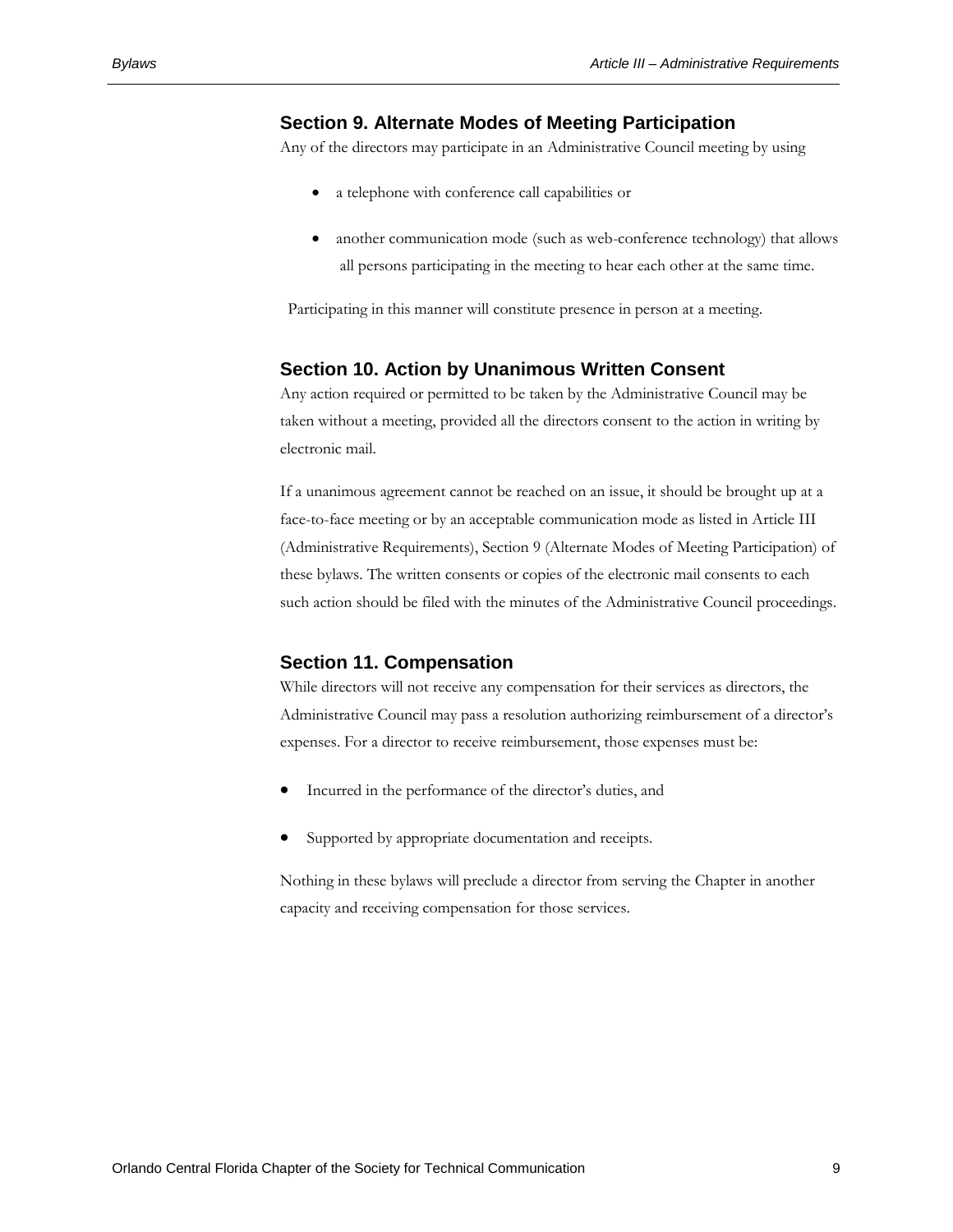# <span id="page-12-1"></span><span id="page-12-0"></span>**Article IV – Officers**

#### **Section 1. Definition and Appointment**

The voting members will elect the following officers of the Chapter:

- President
- Vice President
- Secretary
- Treasurer

These officers will be voting directors of the Chapter and will serve a one-year term.

The Immediate Past President will also serve as a voting Chapter director. The Chapter may have as many additional voting directors as the Administrative Council authorizes and the membership elects. All these directors will possess the authority and exercise the duties specified by the Administrative Council, and all will have voting privileges.

Should there be officer positions or directorships for which no eligible and willing candidates can be identified, the Administrative Council will consist of at least three directors: President, Secretary/Treasurer, and Immediate Past President. No person may hold more than one office at the same time, except the offices of the Secretary and Treasurer. One person may hold these two offices concurrently.

#### <span id="page-12-2"></span>**Section 2. Duties of the Officers**

The elected officers will perform the following primary duties:

#### <span id="page-12-3"></span>*President*

The President will call and preside at meetings of the Chapter, the Administrative Council, and the voting members. The President will perform any additional duties that the Administrative Council may assign.

#### <span id="page-12-4"></span>*Vice President*

 In the temporary absence or incapacity of the President, the Vice President will perform all the President's duties. When acting in the President's capacity, the Vice President will have all the powers of the President.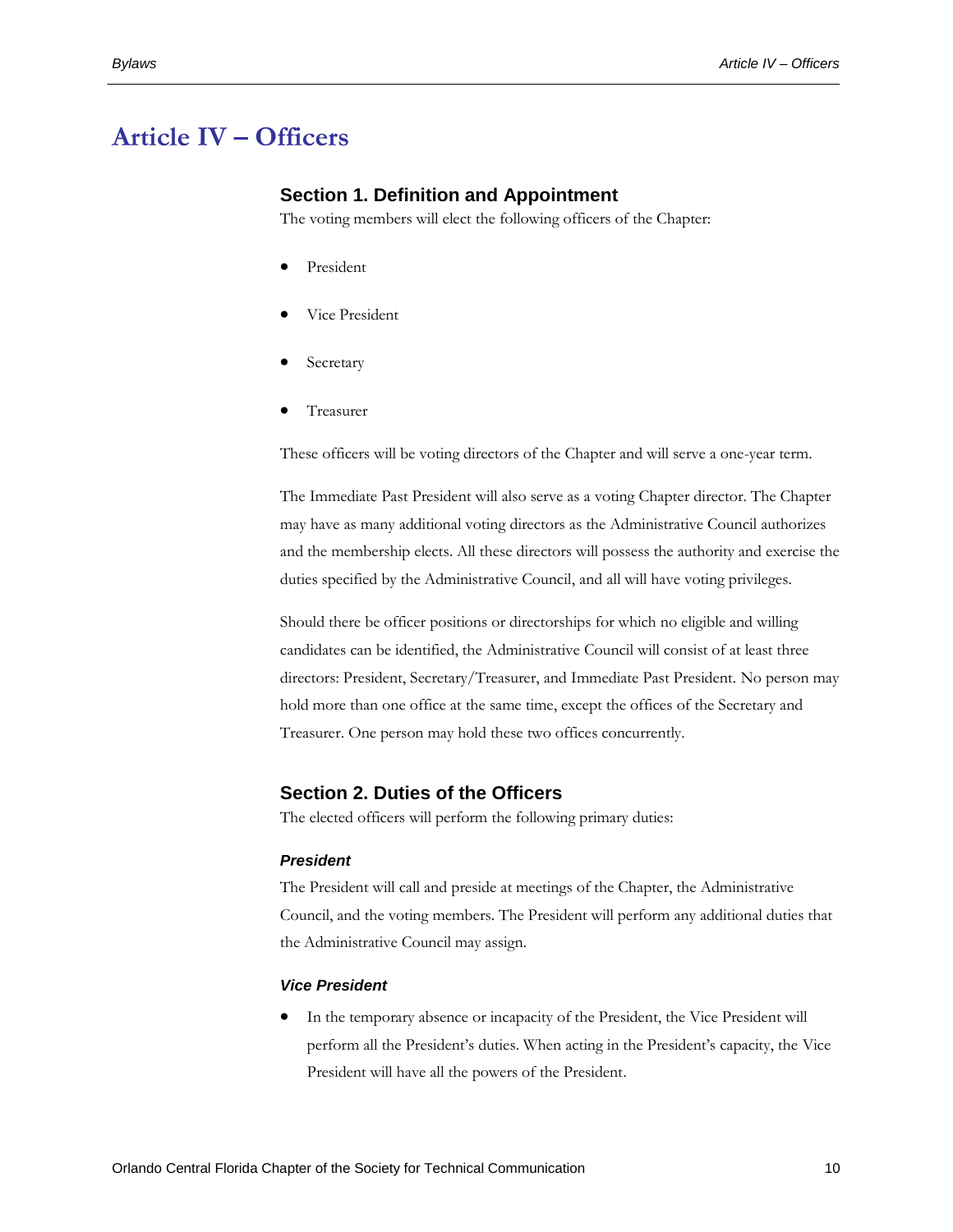In addition, the Vice President will perform any other duties the President or the Administrative Council may assign.

#### <span id="page-13-0"></span>*Secretary*

The Secretary will record and keep minutes of:

- All Administrative Council meetings, including meetings conducted by telephone or other communication mode,
- All membership meetings, and
- The record of unanimous electronic votes.

These documents will be distributed by the Secretary according to Chapter policies and procedures. The Secretary will perform any other duties that the President or the Administrative Council may assign.

#### *Treasurer*

<span id="page-13-1"></span>The Treasurer will:

- Oversee Chapter finances,
- Work with Chapter representatives to prepare an annual budget to be submitted to the Administrative Council for approval,
- Deliver a report on the Chapter's financial condition to the voting members at the Chapter's annual business meeting,
- Prepare and submit any financial reports required by the Society,
- Prepare and submit any filings required by the United States Internal Revenue Service, and
- Perform any other duties as the President or the Administrative Council may assign.

#### <span id="page-13-2"></span>**Section 3. Resignation, Removal, and Vacancies**

A director may resign by submitting written notice to the Chapter. The voting members can also remove a director.

If a director position becomes vacant, the Administrative Council may act to fill the vacancy for the remainder of the vacating director's term.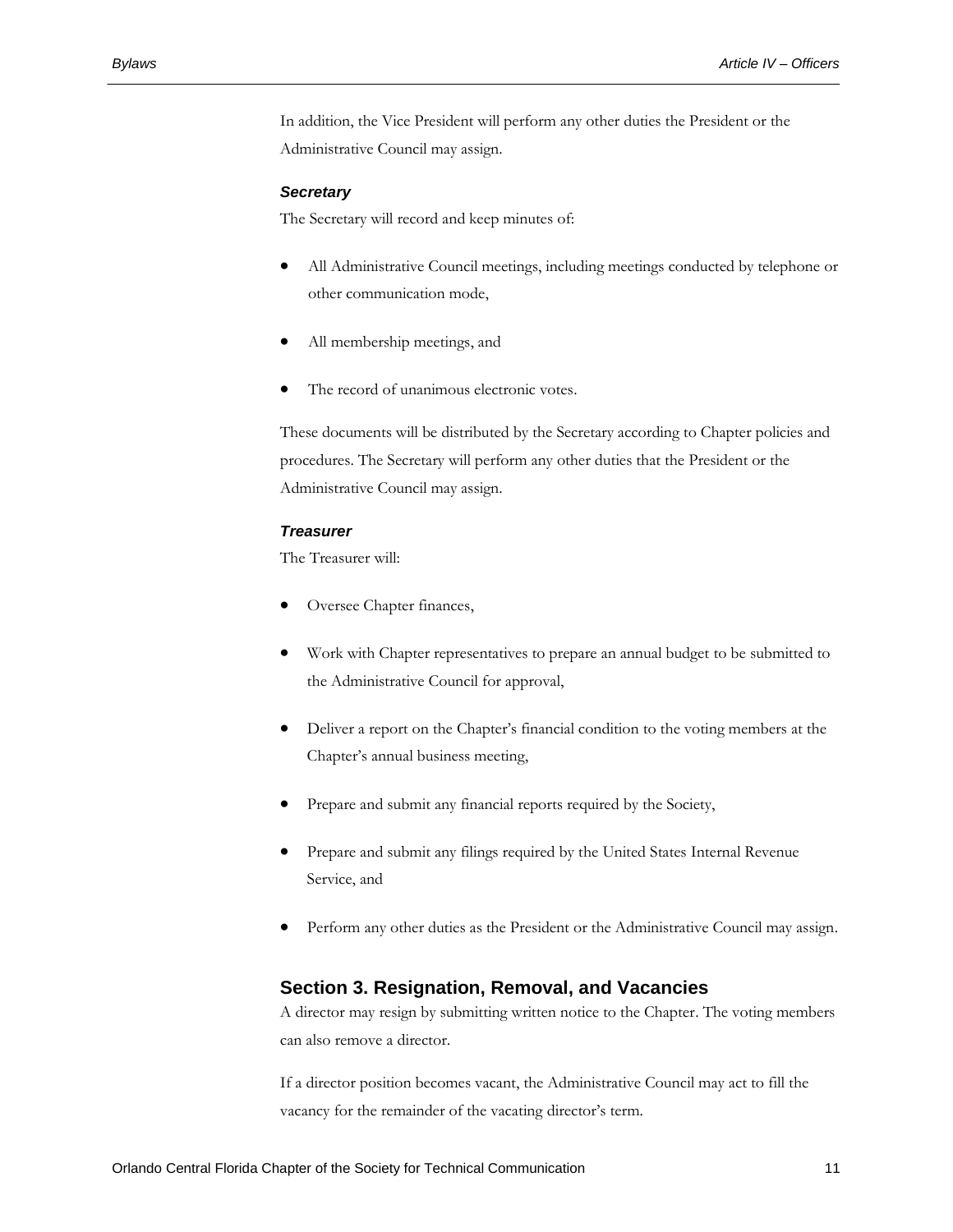# <span id="page-14-1"></span><span id="page-14-0"></span>**Article V - Miscellaneous**

#### **Section 1. Delivery of Notices**

Any notice to directors and voting members must be in writing and be delivered personally, by mail, or by any other method permitted by law.

Written notice shall be considered given when addressed to the directors and members at their respective electronic mail addresses as they appear on the Chapter's records. If a director or member has filed a written request with the Chapter that notices intended for that person be mailed or delivered to another electronic mail address, the notice should be mailed or delivered to the address specified in the request.

### <span id="page-14-2"></span>**Section 2. Chapter Funds**

Chapter funds will be deposited with any banking institution that is a member of the Federal Deposit Insurance Corporation (FDIC) or any credit union that is a member of the National Credit Union Share Insurance Fund (NCUSIF). The banking institution or credit union that the Chapter selects to use should have at least one networked automated teller machine (ATM) located in Central Florida for chapter cash deposits.

#### <span id="page-14-3"></span>**Section 3. Payments and Indebtedness**

All checks or other orders for the payment of money and all notes or other instruments of indebtedness of the Chapter must be signed on its behalf by the officer, officers, or other person or persons designated by the Administrative Council.

The Chapter will not obligate the Society to any financial or other commitment.

#### <span id="page-14-4"></span>**Section 4. Financial Reports**

The Chapter will submit financial reports to the Society office. At a minimum, these reports will be submitted according to the schedule set by the Society.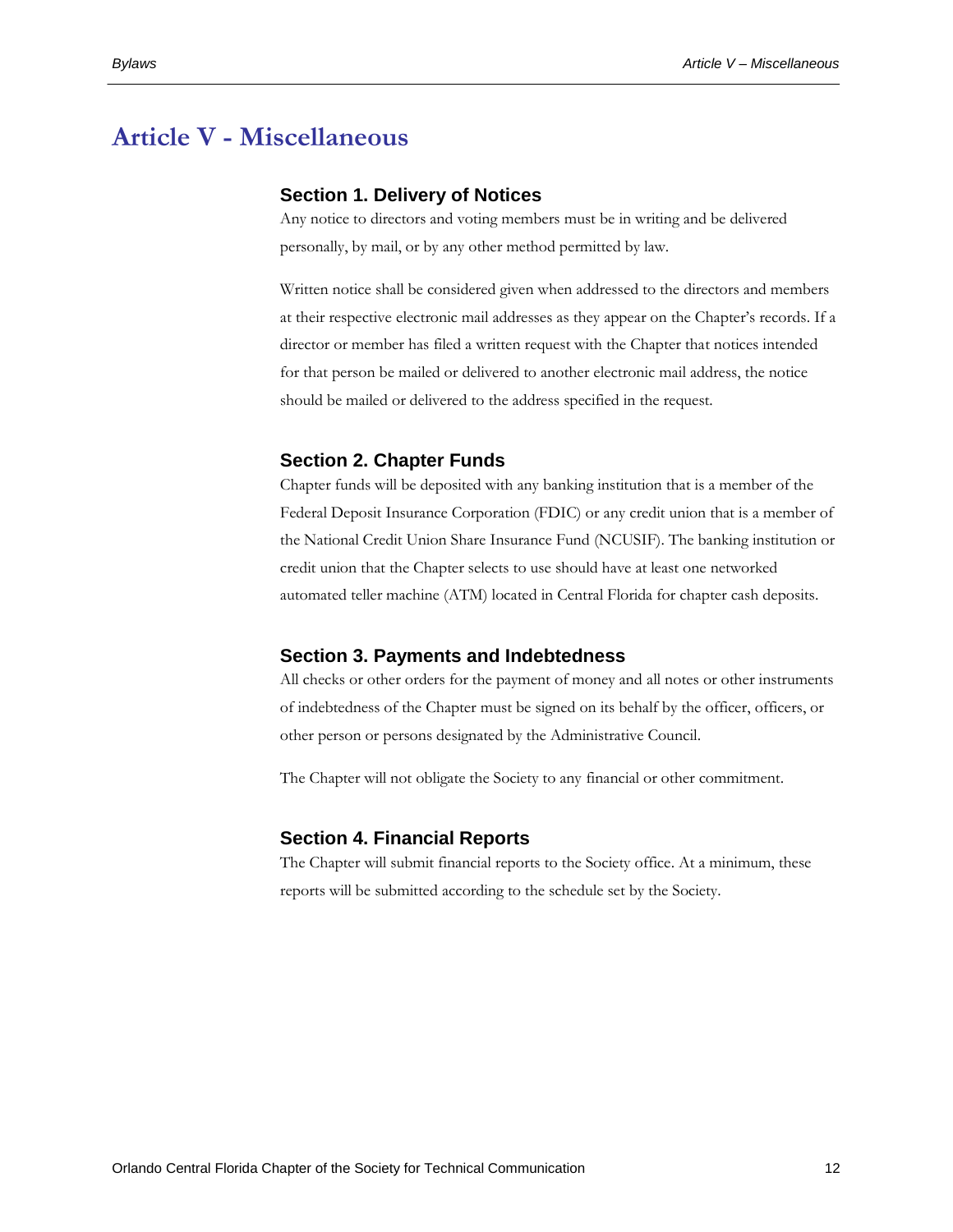### **Section 5. Fiscal Year**

<span id="page-15-0"></span>The fiscal year of the Chapter will be the same as the Society's fiscal year.

## <span id="page-15-1"></span>**Section 6. Termination of Society Affiliation**

Chapter funds and assets belong to the Society. If the Chapter ceases to be a chapter of the Society for any reason, any remaining funds or assets of the Chapter will first be used to pay any outstanding bills and liabilities of the Chapter. After the Chapter has paid all of its outstanding obligations, any remaining Chapter funds or assets will be returned to the Society according to the Society's procedures.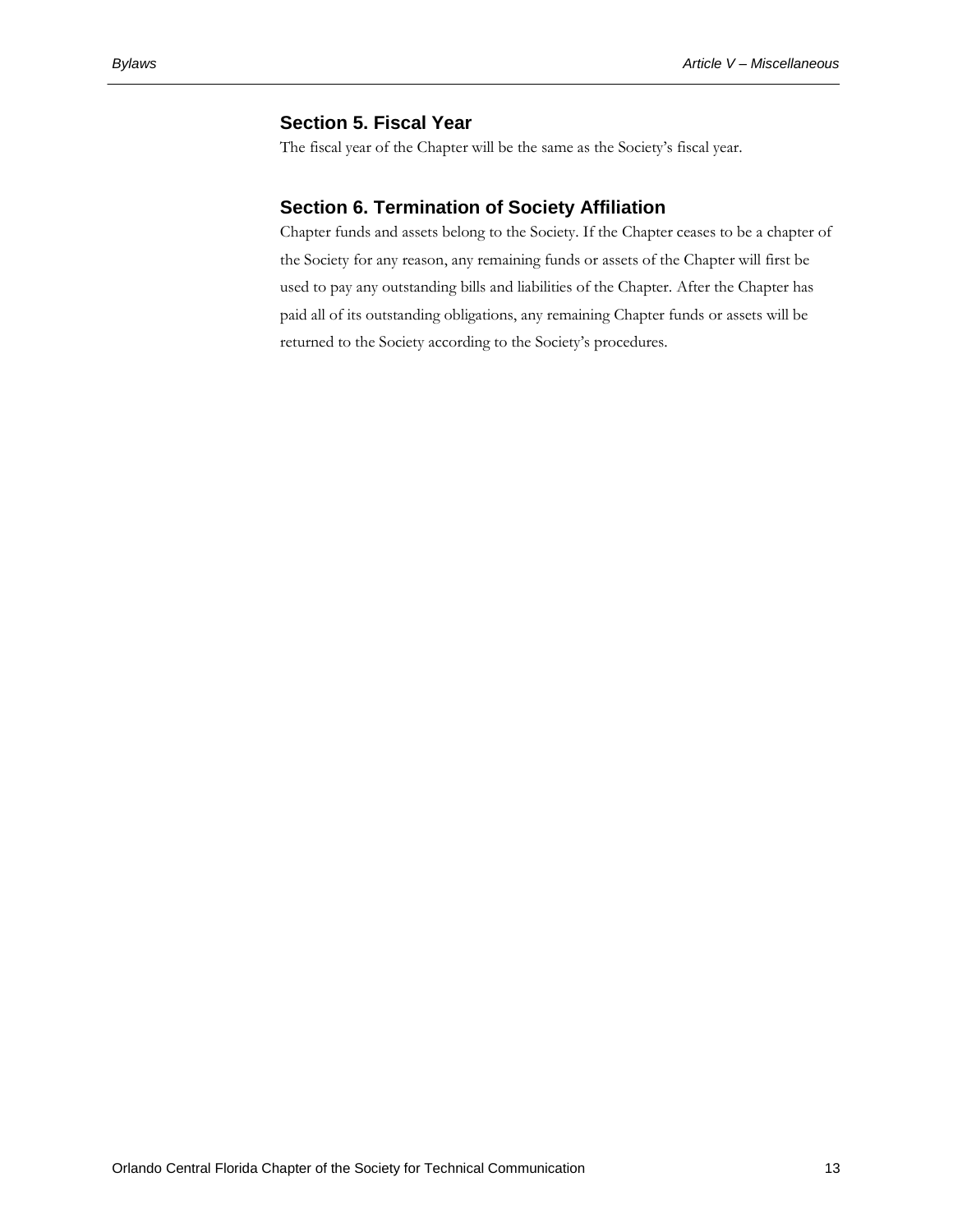# <span id="page-16-1"></span><span id="page-16-0"></span>**Article VI - Amendments**

## **Section 1. Power to Amend**

These bylaws may be amended or repealed, and new bylaws may be adopted by a resolution adopted by either:

- The affirmative vote of two-thirds of the Administrative Council at a meeting at which a quorum is present, or
- The affirmative vote of two-thirds of the voting members at any annual or special meeting at which a quorum is present.

All proposed amendments must first be approved by the Society before submitting to the Administrative Council or to the voting membership.

# <span id="page-16-2"></span>**Section 2. Notice of Proposed Amendment**

At least 30 days prior to the meeting date at which an amendment is to be considered for adoption, notice of the proposed amendment will be delivered to the directors or the voting members, as the case may be.